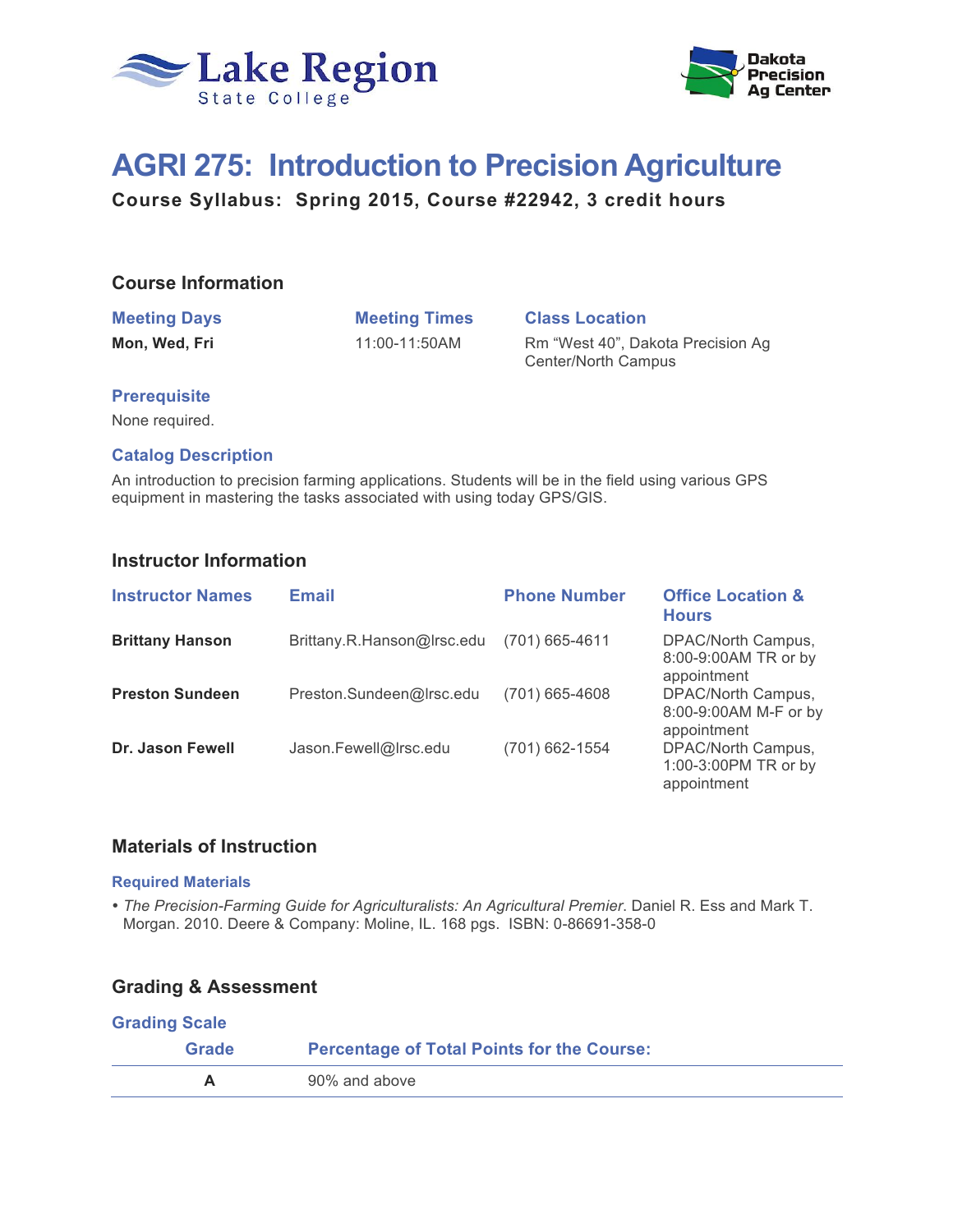



| Grade | <b>Percentage of Total Points for the Course:</b> |  |
|-------|---------------------------------------------------|--|
| в     | $80\%$ through < 90%                              |  |
| С     | 70% through < 80%                                 |  |
| D     | 60% through $< 70\%$                              |  |
|       | Less than $60\%$                                  |  |

#### **Assessment Tools**

Assessments contributing to the measure of student learning will be based on: class participation, homework, labs, projects, exams, and quizzes throughout the semester.

# **Course Outline by Major Units**

| <b>Unit</b>  | <b>Chapters/Exams/Project</b>                                                                                         |
|--------------|-----------------------------------------------------------------------------------------------------------------------|
| 1            | Ch 1: An Introduction to Precision Farming & Ch 2: Satellite-<br><b>Based Positioning Systems</b><br>Exam 1: Ch 1 & 2 |
|              |                                                                                                                       |
| $\mathbf{2}$ | Ch 3: Yield Monitoring & Mapping & Ch 4: Soil Sampling &<br>Analysis                                                  |
|              | Exam 2: Ch 3 & 4                                                                                                      |
| 3            | Ch 5: Remote Sensing                                                                                                  |
|              | Exam $3:$ Ch $5$                                                                                                      |
| 4            | Ch 6: Computers & Geographic Information Systems                                                                      |
|              | Exam 4: Ch 6                                                                                                          |
| 5            | Ch 7: Variable-Rate Technologies                                                                                      |
|              | Exam 5: $Ch 7$                                                                                                        |
| 6            | Ch 8: Precision Farming - Issues to Consider                                                                          |
|              | Ch 8 Paper                                                                                                            |
| 7            | Introduction to Farm Works® Software                                                                                  |
|              | <b>Final Project</b>                                                                                                  |

# **Exam Schedule**

| Date*                    | <b>Subject</b>             |
|--------------------------|----------------------------|
| <b>January 30, 2015</b>  | Exam $#1$ – Chapters 1 & 2 |
| <b>February 13, 2015</b> | Exam $#2$ – Chapters 3 & 4 |
| <b>February 27, 2015</b> | Exam $#3$ – Chapter 5      |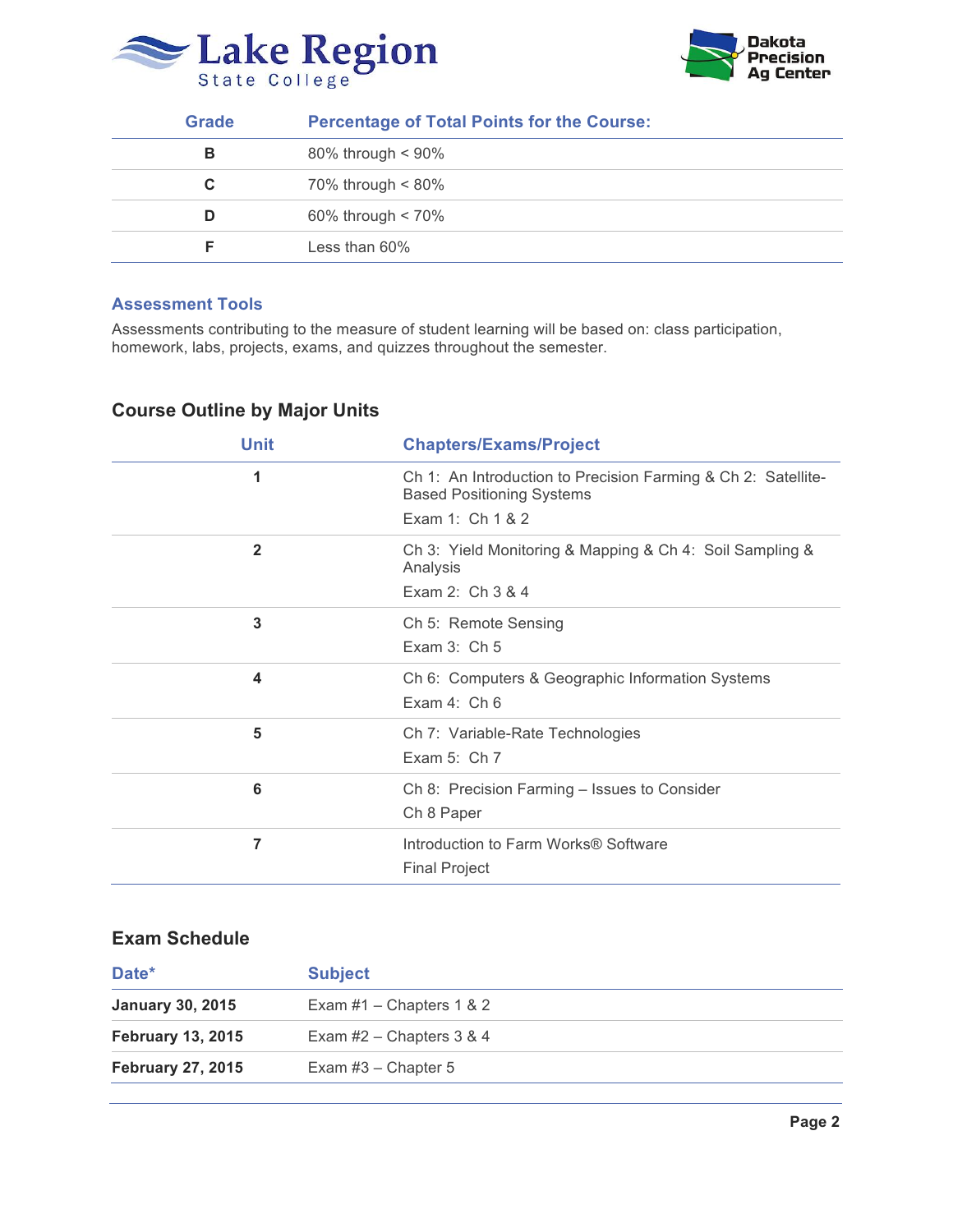



| Date*                 | <b>Subject</b>           |
|-----------------------|--------------------------|
| March 11, 2015        | Exam $#4$ – Chapter 6    |
| <b>March 30, 2015</b> | Exam $#5$ – Chapter 7    |
| May 13, 2015          | <b>Final Project Due</b> |

*\*Exam dates are subject to change*

# **Guidelines for Success**

#### **Attendance**

Class attendance contributes significantly to academic success. Students who attend classes regularly tend to earn higher grades and have higher passing rates. Excessive absences may jeopardize a student's grade or even his/her ability to continue with the course. Each student is responsible for letting the instructor for *each class* know when he/she will be absent from class, whether it is for sports, illness, or based on a choice made by the student.

#### **Class Absences & Late Assignments**

If a student is absent from class for any reason, the student is responsible for all missed work and for promptly contacting his/her instructor. If a student misses class for an extended period of time due to illness, he/she will need to present a doctor's note to make up the work for the classes missed. Quizzes and labs cannot be made up due to an absence unless arranged with the instructor prior to the quiz or lab. Late homework assignments will not be accepted. Arrangements with the instructor to make up an exam must be done *prior* to an exam date. If arrangements are not made prior to the exam date, exams taken after the scheduled exam date will be marked down as follows:

- 20% for the first weekday following the exam date,
- 40% for the second weekday following the exam date, and
- 100% for the third weekday following the exam. Exams not made up within the first two weekdays following an exam date cannot be made up.

# **Objectives & Outcomes**

#### **Course Objectives**

This course introduces basic principles of precision agriculture, featuring the following topics: global positioning and geographic information systems, yield monitoring, remote sensing, and soil sampling. Emphasis is placed on how the systems work, and acquiring and managing data.

#### **Student Outcomes/Competencies**

Upon completion of this course, the student should: understand and demonstrate the use of a global positioning system, understand how soil sampling and remote sensing data is collected and analyzed, and understand the use of geographic information systems.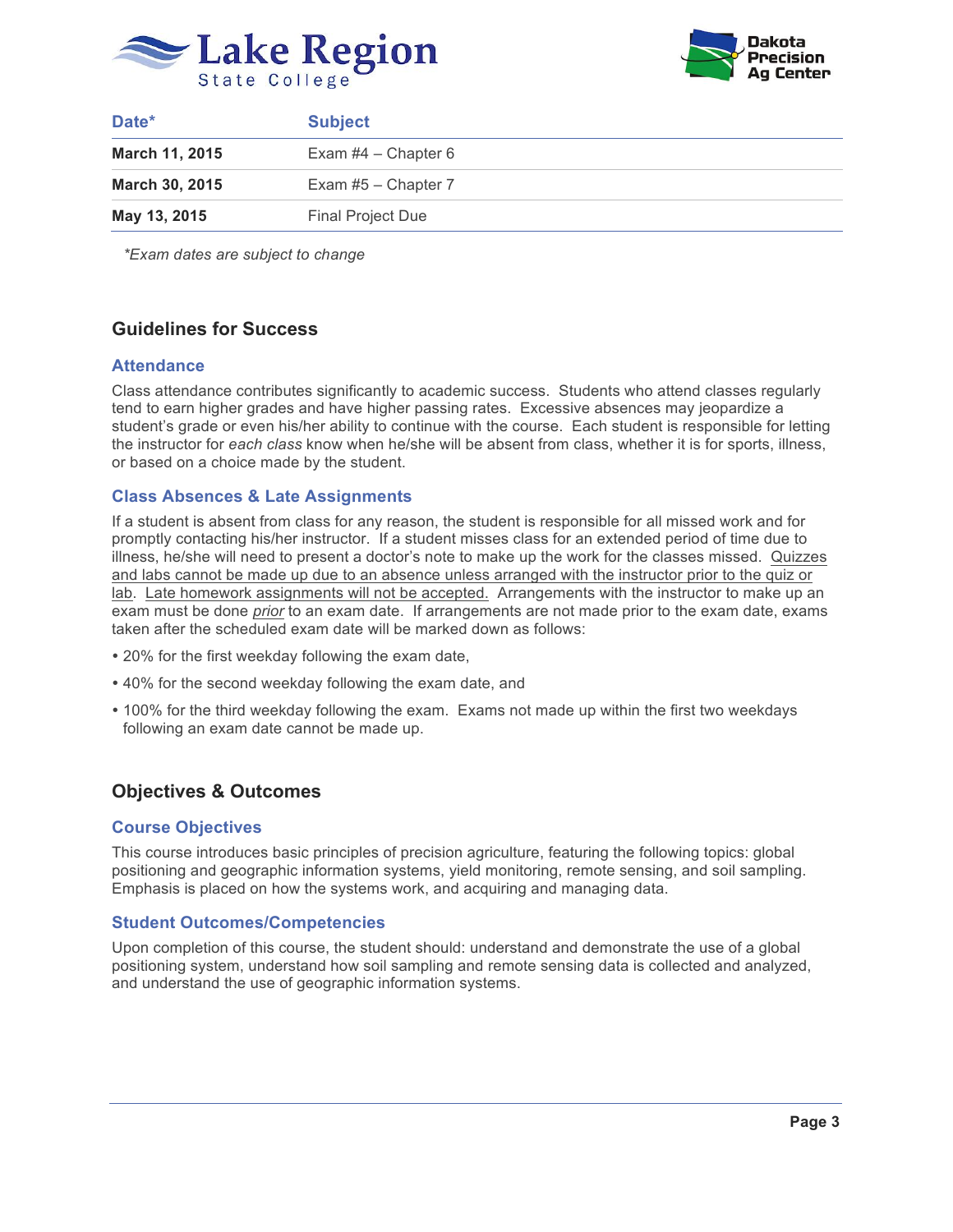



# **Scholastic Dishonesty: Plagiarism**

Plagiarism takes the words and/or ideas of another and uses them as your own without giving appropriate credit to the original source. Any clear violations of these standards and others such as cheating, or violating copyright laws, are handled promptly, firmly, privately, and fairly by the instructor. Other examples of scholastic dishonesty and the grievance process can be found in the LRSC Student Catalogue.

Students who either intentionally or unintentionally practice plagiarism will receive a grade of zero for that assignment. Additionally, instructors have the ability to have students submit assignments through TurnItIn via Pearson LearningStudio or the website www.turnitin.com. The website will provide a plagiarism check of similar content, citations and sources, provide feedback on grammar, spelling and word usage and critiques on writing from Pearson professional tutors.

#### **1st Offense: Since it is impossible to evaluate a plagiarized paper, no credit can be given. At the discretion of the instructor, a student may also be:**

Assigned a reduced grade for the course

Allowed to rewrite and submit the assignment for credit

#### **2nd Offense: Dismissed from the class with a failing grade**

Please go to the following site for resource information on Plagiarism: http://www.academicplagiarism.com/?page\_id=109

Use the following sites to check your papers for plagiarism: http://www.plagtracker.com/ http://www.dustball.com/cs/plagiarism.checker/

# **General Education Objectives**

- I.3. To apply knowledge gained in the educational process and use that knowledge in everyday living *apply knowledge to the real world*.
- I.7. To develop work habits and ethics necessary to function effectively in the workplace—*work-related skills*.
- II.3. To use information objectively for solving problems and arriving at alternative solutions—*problemsolving skills*.
- VI.3. To apply current technologies to access and utilization of information—*application of technology*.
- VII.1. To develop a pattern of intellectual curiosity and inquiry which promotes life-long learning—*value of life-long learning*.

# **Trade and Technical Division Mission**

The Trade and Technical Division offers various specialized programs. The division frequently assesses industry trends and standards and alters curricula to ensure the quality of its programs. It is the mission of the Trade and Technical Division to provide students with current knowledge and training necessary for immediate entry into various specialties within the job market.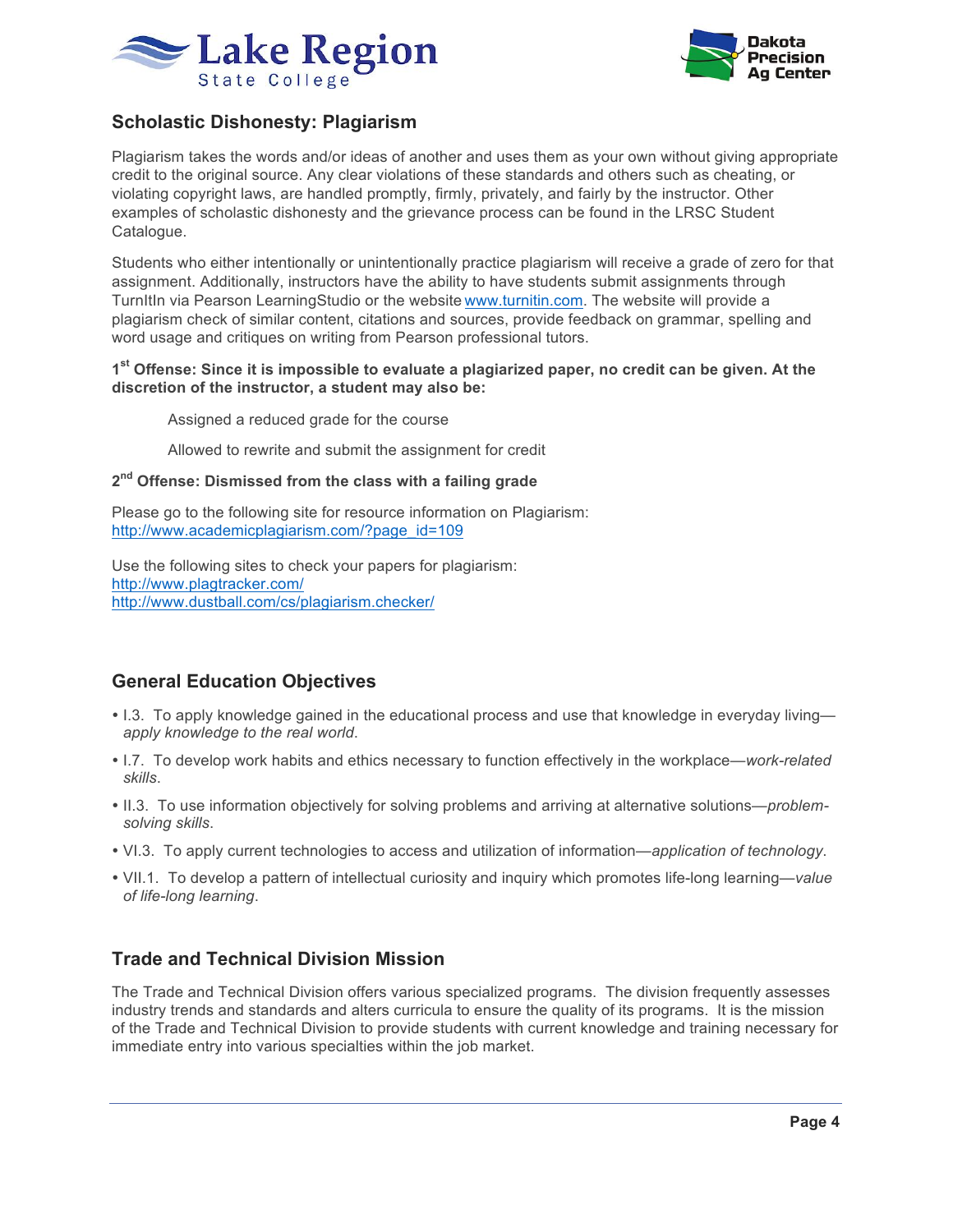



# **Rules for Class Success**

- Eating and drinking is fine, but please throw all cups, bottles, and other garbage in the trash.
- Do not have cell phones out. When put away, set it to vibrate if it is needed for an emergency.
- Please use the computer for class. Do not use it as a diversion from class.
- All work must be your own. Cheating will not be accepted.
- Class assignment deadlines are necessary and apply to all students. Please do not ask for special exceptions.
- Care about your work from the beginning.
- Being absent for any reason will hinder progress in the class.
- Asking questions will help, but not 2 minutes before a deadline.
- The computer does not lose assignments, nor do we. It is only an excuse or wishful thinking.
- Treat all members of the class with respect.

## **Accommodations**

If you need special accommodations because of a disability, we will gladly work to meet your needs. Please let us know if you need any special accommodations of the curriculum, instruction, or assessments of this course to enable you to participate fully. We will keep any information you share with us confidential**.**

# **Tentative Course Schedule and Assignments**

The following schedule is *tentative* and subject to modification based on assessment of student needs. Instructor may replace planned assignments with pop quizzes as deemed appropriate to encourage student attendance and participation. Students are expected to have chapter materials read prior to class and be prepared to participate in group discussion and activities. Assignments will be given specific deadlines and will be expected to be turned in on time.

|        | <b>Weekday</b> | In-class work                                                             | <b>Homework</b>           |
|--------|----------------|---------------------------------------------------------------------------|---------------------------|
| Week 1 | Monday         | Orientation day - no class                                                |                           |
|        | Wednesday      | Syllabus, assessment questionnaire, Quiz #1                               | Read Ch 1, Ch 1 questions |
|        | Friday         | Ch 1: What is precision agriculture?                                      | Read Ch 2, Ch 1 questions |
| Week 2 | Monday         | <b>MLK Day - no class</b>                                                 |                           |
|        | Wednesday      | Ch 2: Satellite-based positioning systems, Quiz<br>#2, Ch 1 questions due | Ch 2 questions            |
|        | Friday         | Ch 2: Satellite-based positioning systems                                 | Ch 2 questions            |
| Week 3 | Monday         | Ch 2: Satellite-based positioning systems, Quiz<br>#3                     | Ch 2 questions            |
|        | Wednesday      | Review Ch 1 & 2, Ch 2 questions due                                       |                           |
|        | Friday         | Exam - Ch 1 & 2                                                           | Read Ch 3, Ch 3 questions |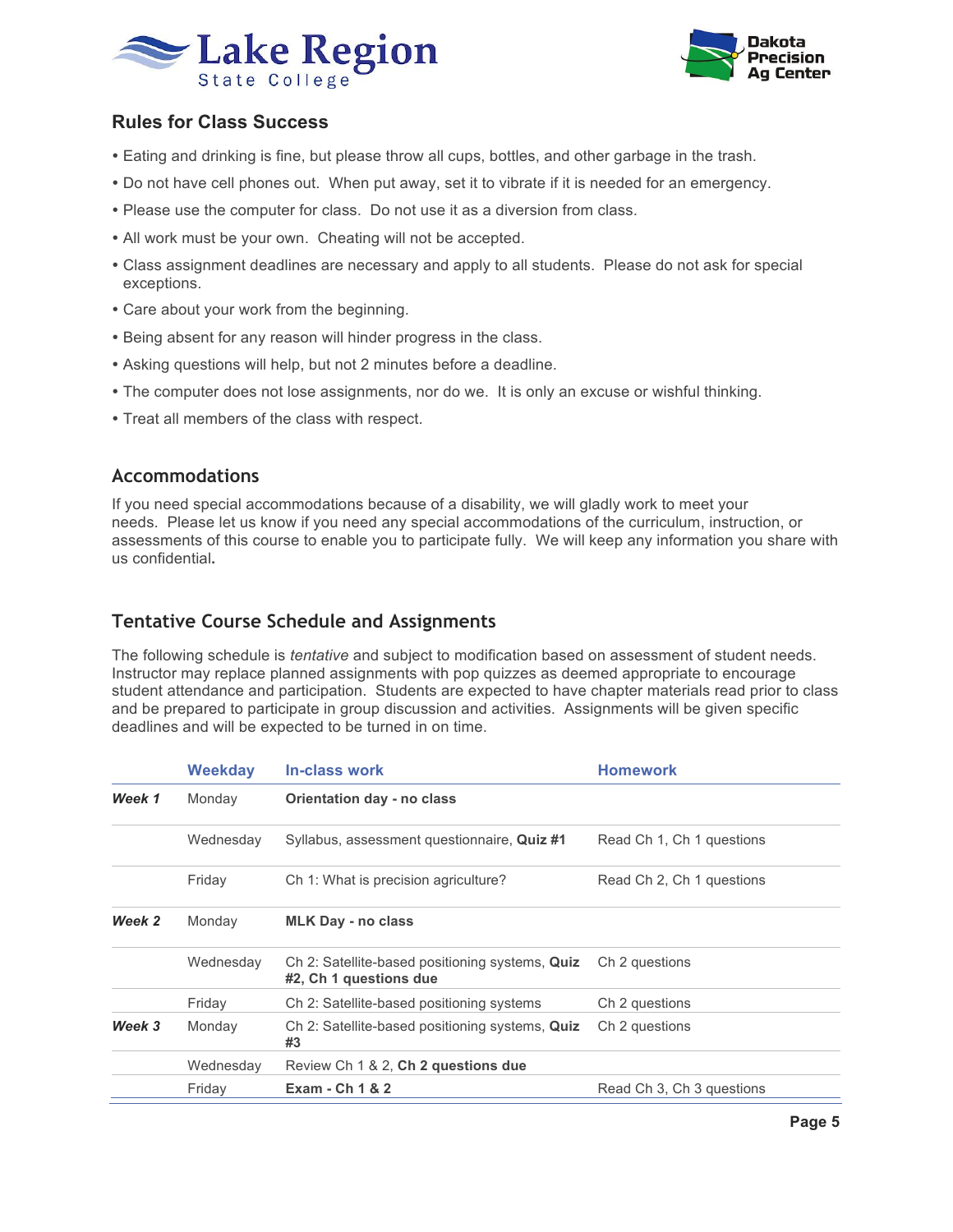



| Week 4  | Monday    | Review Exam, Ch 3: Yield Monitoring                  | Ch 3 questions                  |
|---------|-----------|------------------------------------------------------|---------------------------------|
|         | Wednesday | Ch 3: Yield Monitoring                               | Ch 3 questions                  |
|         | Friday    | Ch 4: Soil Sampling, Ch 3 questions due, Quiz<br>#4  | Read Ch 4, Ch 4 questions       |
| Week 5  | Monday    | Ch 4: Soil Sampling, Quiz #5                         | Ch 4 questions                  |
|         | Wednesday | Review Ch 3 & 4, Ch 4 questions due                  |                                 |
|         | Friday    | Exam - Ch 3 & 4                                      | Read Ch <sub>5</sub>            |
| Week 6  | Monday    | President's Day - no class                           |                                 |
|         | Wednesday | Review Exam, Ch 5: Remote Sensing                    | Ch 5 questions                  |
|         | Friday    | Ch 5: Remote Sensing                                 | Ch 5 questions                  |
| Week 7  | Monday    | Ch 5: Remote Sensing, Quiz #6                        | Ch 5 questions                  |
|         | Wednesday | Review Ch 5, Ch 5 questions due                      |                                 |
|         | Friday    | Exam - Ch 5                                          | Read Ch <sub>6</sub>            |
| Week 8  | Monday    | Review Exam, Ch 6: Geographic Information<br>Systems | Ch 6 questions                  |
|         | Wednesday | Ch 6: Geographic Information Systems                 | Ch 6 questions                  |
|         | Friday    | Ch 6: Geographic Information Systems, Quiz #7        | Ch 6 questions                  |
| Week 9  | Monday    | Review Ch 6, Ch 6 questions due                      |                                 |
|         | Wednesday | Exam - Ch 6                                          | Read Ch 7                       |
|         | Friday    | Review Exam, Ch 7: Variable rate technology          | Ch 7 questions                  |
| Week 10 | Monday    | Spring break - no class                              |                                 |
|         | Wednesday | Spring break - no class                              |                                 |
|         | Friday    | Spring break - no class                              |                                 |
| Week 11 | Monday    | Ch 7: Variable rate technology                       | Ch 7 questions                  |
|         | Wednesday | Ch 7: Variable rate technology, Quiz #8              | Ch 7 questions                  |
|         | Friday    | Review Ch 7, Ch 7 questions due                      |                                 |
| Week 12 | Monday    | Exam - Ch 7                                          | Read Ch <sub>8</sub>            |
|         | Wednesday | Ch 8: Issues in precision farming                    | Ch 8 paper                      |
|         | Friday    | Good Friday - no class                               |                                 |
| Week 13 | Monday    | Easter Monday - no class                             |                                 |
|         | Wednesday | Ch 8: Issues in precision farming, Quiz #9           | Ch 8 paper                      |
|         | Friday    | Review Ch 8, Ch 8 paper due                          |                                 |
| Week 14 | Monday    | GPS Lab                                              | Make sure Farm Works is working |
|         | Wednesday | Soil testing lab, Quiz #10                           | Download Farm Works data        |
|         | Friday    | Guest speaker                                        |                                 |
| Week 15 | Monday    | Farm Works - Student Workbook                        | Farm Works Lessons              |
|         | Wednesday | Farm Works - Student Workbook                        | Farm Works Lessons              |
|         | Friday    | Farm Works - Student Workbook                        | Farm Works Lessons              |
| Week 16 | Monday    | Farm Works - Student Workbook                        | Farm Works Lessons              |
|         | Wednesday | Farm Works - Student Workbook                        | Farm Works Lessons              |
|         | Friday    | Farm Works - Student Workbook                        | Farm Works Lessons              |
| Week 17 | Monday    | Farm Works - Work on Final Project                   | <b>Final Project</b>            |
|         | Wednesday | Farm Works - Work on Final Project                   | <b>Final Project</b>            |